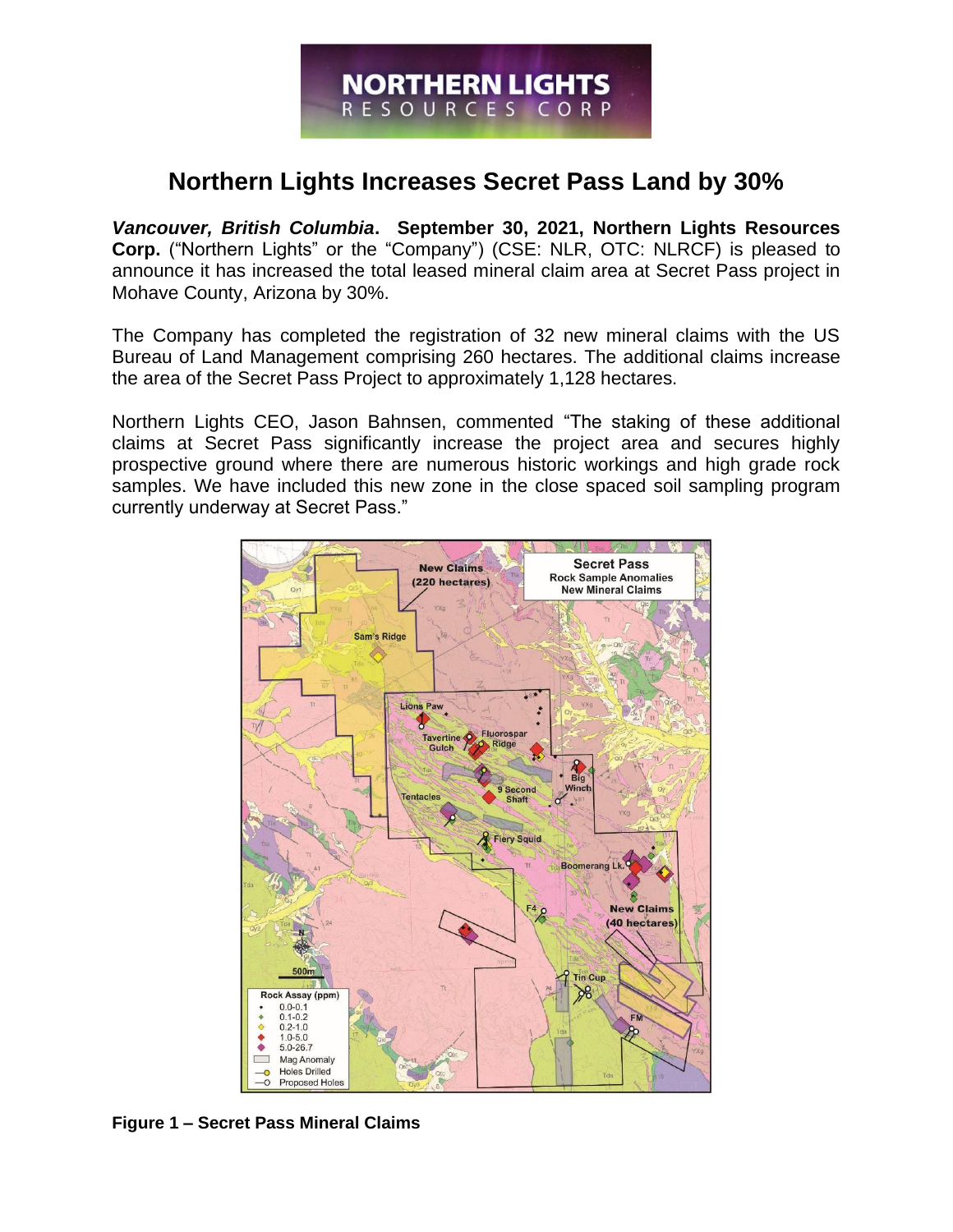The northwestern claims that have been staked are underlain by Precambrian age granitic gneiss which is intruded by a large Tertiary age rhyolite dome complex that contains roof pendants of andesitic volcanics. The northwest trending Frisco Mine Fault, which hosts the Tin Cup and FM gold zones to the southeast, transects this claim group. The fault zone is strongly altered and contains historical evidence of small scale mining. Limited rock sampling at the Sam's Ridge prospect returned gold assays ranging up to 6 g/t.

The southeastern claims that have been staked are underlain by a northwest trending sequence of Precambrian age granitic gneiss that is intruded by a Tertiary age felsic dykes. Numerous shallow shafts and surface workings form two subparallel vein systems locally designated as the Victoria gold trend. No surface rock sampling was undertaken in this area.

The scientific and technical data contained in this news release was reviewed and approved by Gary Artmont (Fellow Member AUSIMM #312718), Head of Geology and qualified person to Northern Lights Resources, who is responsible for ensuring that the geologic information provided in this news release is accurate and who acts as a "qualified person" under National Instrument 43-101 Standards of Disclosure for Mineral Projects.

For further information, please contact:

### **Albert Timcke, Executive Chairman and President**

Email: rtimcke@northernlightsresources.com Tel: +1 604 608 6163

## **Jason Bahnsen, Chief Executive Officer**

Email: Jason@northernlightsresources.com Tel: +1 604 608 6163

## **Shawn Balaghi, Investor Relations**

Email: [shawn@northernlightsresources.com](mailto:shawn@northernlightsresources.com) Tel: +1 604 773 0242

## **About Northern Lights Resources Corp.**

Northern Lights Resources Corp is a growth-oriented exploration and development company that is advancing two projects: The 100% owned, Secret Pass Gold Project located in Arizona; and the Medicine Springs silver-zinc-lead Project located in Elko County Nevada where Northern Lights are in joint venture with Reyna Silver Corp (TSX.V "RSLV"), (25% Northern Lights / 75% Reyna Silver).

Northern Lights Resources trades under the ticker of "NLR" on the CSE exchange and "NLRCF" on the OTCQB exchange. This and other Northern Lights Resources news releases can be viewed at [www.sedar.com](http://www.sedar.com/) and [www.northernlightsresources.com.](http://www.northernlightsresources.com/)